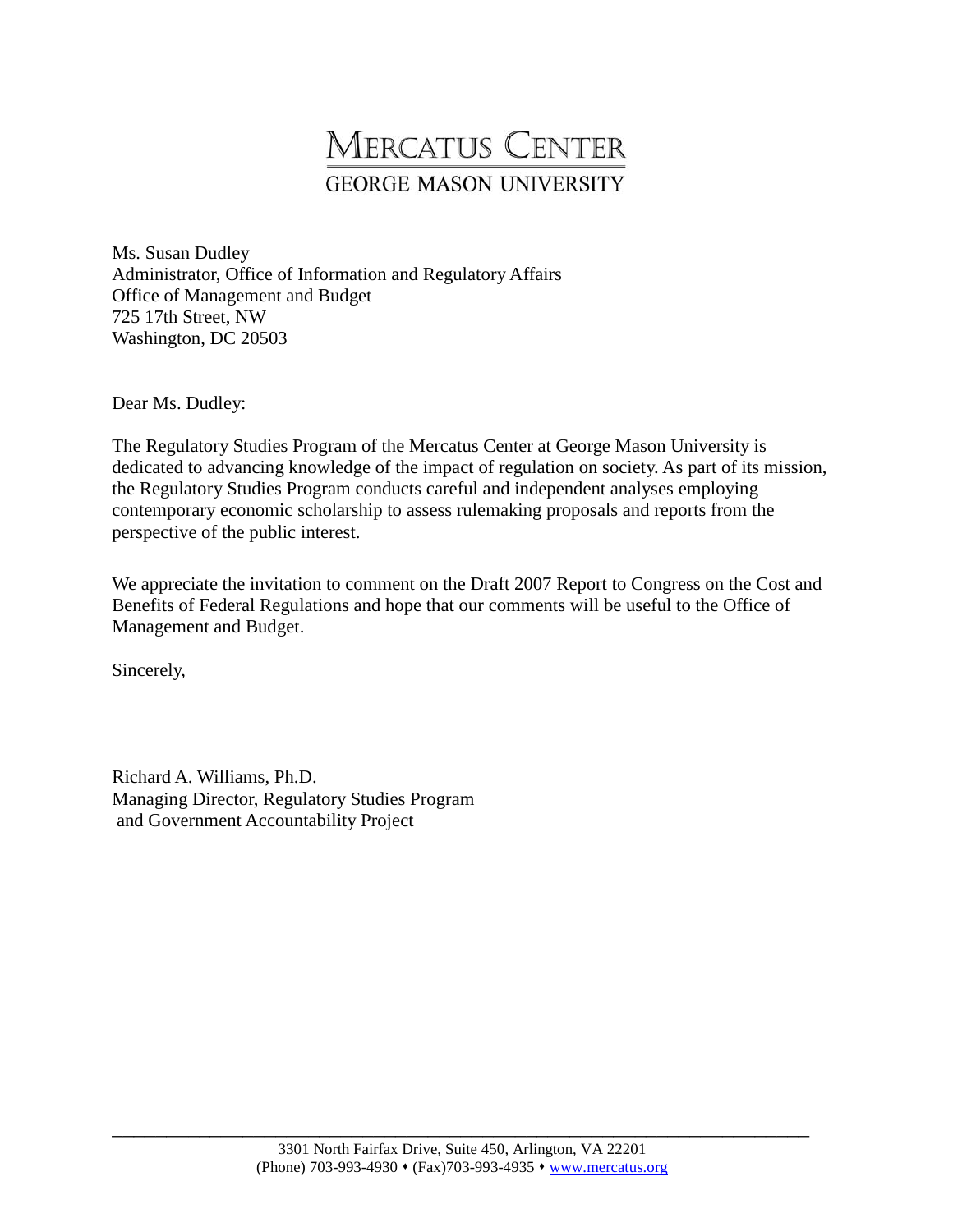# **MERCATUS CENTER GEORGE MASON UNIVERSITY**

Regulatory Studies Program

 Peer Review Comment on Draft 2007 Report to Congress on the Cost and Benefits of Federal Regulations<sup>1</sup>

\_\_\_\_\_\_\_\_\_\_\_\_\_\_\_\_\_\_\_\_\_\_\_\_\_\_\_\_\_\_\_\_\_\_\_\_\_\_\_\_\_\_\_\_\_\_\_\_\_\_\_\_\_\_\_\_\_\_\_\_\_\_\_\_\_\_

 At the request of the Office of Management and Budget (OMB), this comment constitutes a peer review of the draft of the 2007 Report to Congress on the Cost and Benefits of Federal Regulations (hereafter referred to as "the Report").<sup>2</sup> This review has been conducted by the Mercatus Center at George Mason University, an education, research and outreach organization that works with scholars, policy experts, and government officials to bridge academic theory and real-world practice.

 The Report is the tenth annual report to Congress on the total benefits and costs of regulations in the United States. The Report is required by Congress as mandated in Section 624 of the Treasury and General Government Appropriations Act of 2001 (Pub. L. No. 106-554, 31 U.S.C. § 1105 note), which is commonly referred to as the Regulatory Right-To-Know Act. In a draft email charge to selected peer reviewers, OMB asked reviewers to respond to specific questions about this report:

- "A key feature of this report is the estimates of the total costs and benefits of regulations reviewed by the OMB in Chapter I. Similar to previous reports, the report includes a 10 year look-back of major Federal regulations reviewed by OMB to examine their quantified and monetized benefits and costs. Do you have any specific suggestions for modifying OMB's approach to this accounting statement? Do you have any specific suggestions on how OMB could improve the reporting of the costs and benefits of Federal regulations in Chapter I?
- In Chapter II, we provide an update on our ongoing historical examination of the trends in Federal regulatory activity. Cost estimates extend back to 1981, the beginning of the regulatory review program at OMB. In addition, Chapter II includes preliminary net benefit estimates for the years 1992 to 2006. Please comment on the usefulness of these measures and on the reasonableness of the assumptions that necessarily go into their construction. Do you have any specific suggestions for modifying OMB's approach to

-

<sup>&</sup>lt;sup>1</sup> Prepared by Richard A. Williams, Ph.D., Managing Director, Regulatory Studies Program and Government Accountability Project, Mercatus Center at George Mason University. This comment is one in a series of comments from the Mercatus Center's Regulatory Studies Program and does not represent an official position of George Mason University.

<sup>&</sup>lt;sup>2</sup> http://www.whitehouse.gov/omb/inforeg/2007\_cb/2007\_draft\_cb\_report.pdf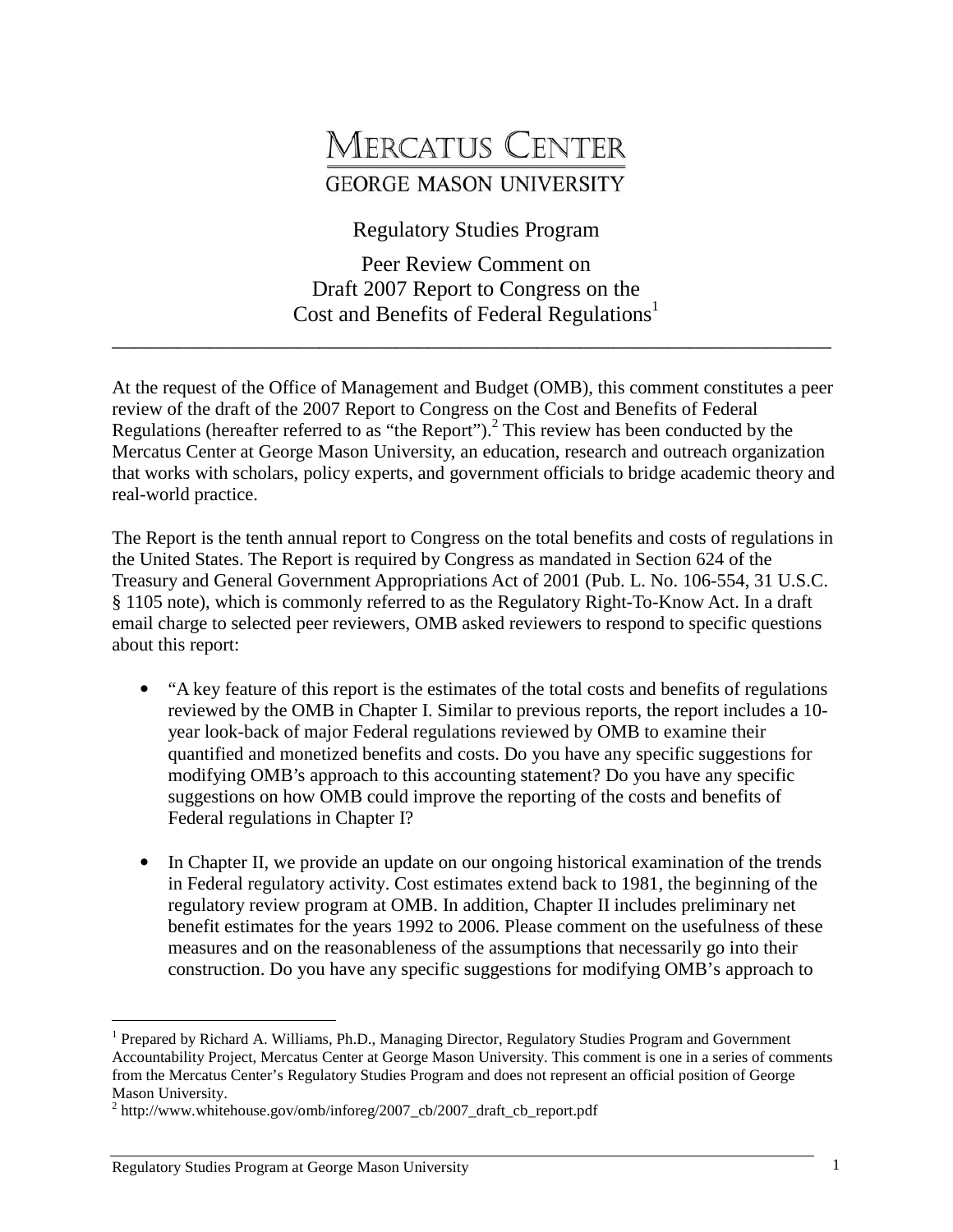this historical examination? Do you have any specific suggestions on how OMB could improve the reporting of the trends in costs and benefits of federal regulations?<sup>3</sup>

 First, OMB has done a very credible job both reporting the total benefits and costs, particularly as they have changed as a whole over the last ten years. The report is well laid out and comprehensive. OMB is particularly commended for including analyses from independent agencies in this Report. These remarks are intended to answer the above questions and, in addition, make suggestions for future reports.

# **I. Past Mercatus Comments**

 The Mercatus Center at George Mason University has commented numerous times through public interest comments on these reports. A selected summary of some of the key comments Mercatus has made in the past includes:

 1. This report summarizes the total benefits and total costs of a small, select portion of benefit-cost analyses from agencies. However, these reported totals are inaccurate because the numbers presented are simply a compilation of unverified numbers that the agencies submitted to OMB. Mercatus has commented on this fact before. Mercatus previously stated: "The benefit and cost estimates in the draft report do not offer the American public an accurate picture of the impact of regulation.<sup>"4</sup> Furthermore, "There is little value added in simply compiling the unverified representations of agency management. Such an approach would be unthinkable when dealing with budget expenditures; OMB should make an effort to provide an independent view of agencies' regulatory expenditures."<sup>5</sup> In fact, OMB has continued to compile these unverified numbers and has not made any effort to provide an independent view of these estimates, including an overall estimate of the benefits and costs of all of the regulations.

 2. OMB should hold agencies accountable both for following guidelines and reporting the extent to which that happens.<sup>6</sup> "OMB should hold agencies accountable for following new guidelines for regulatory analysis. . . . OMB should identify in a concise but comprehensive manner variations in agency methodologies used to estimate benefits and costs of individual regulations. It should present a "report card" for agency analyses that highlights their strengths and weaknesses."<sup>7</sup>

 3. OMB should try and improve the estimates that are presented. "OMB should report best (i.e., expected value) estimates of aggregate benefits and costs, in addition to ranges." "The report should present OMB's objective estimates of the benefits and costs of individual regulatory actions. These estimates should be based on consistent measurement techniques and a transparent explication of assumptions." "At a minimum, OMB's reports to Congress should provide more detailed information about the

<sup>-</sup> $3$  Email note sent from Dr. Richard Theroux to Richard Williams

<sup>&</sup>lt;sup>4</sup> Public Interest Comment submitted by the Mercatus Center on the <u>Report to Congress</u>, May 11, 2004, p. 1.  $5^5$  Ibid. p. 4.

Ibid. p. 4.

 $<sup>6</sup>$  Ibid. p. 1.</sup>

 $<sup>7</sup>$  Ibid. p. 9</sup>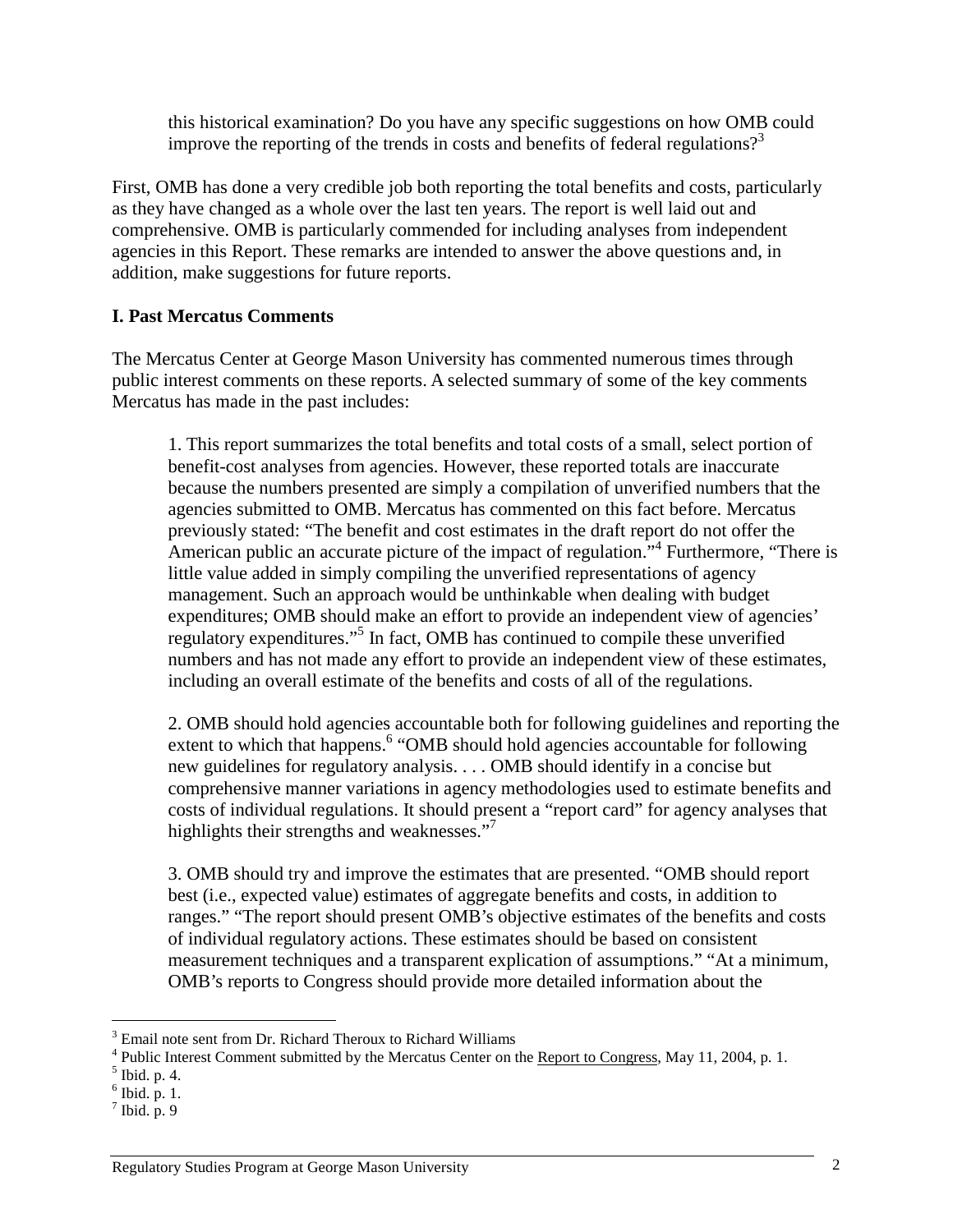assumptions underlying the benefit and costs estimates of the individual regulations that comprise the aggregate figures."<sup>8</sup>

 4. OMB should present all on-going benefits and costs, not just a ten-year retrospective. "OMB should continue to build its regulation-by-regulation database of the costs and benefits of regulations issued before April 1995. When OMB must rely on other aggregate estimates of benefits and costs, such as those in EPA's Section 812 retrospective report, it should adjust them, as necessary, to correct for identified problems."<sup>9</sup>

 5. "OMB should present information on the effects of federal regulation on state and local entities."<sup>10</sup>

 6. "OMB should report aggregate costs and benefits in useful ways, e.g., by household, size of business, type of regulation, growth in burden, etc."<sup>11</sup>

 7. Finally, "There is much to be gained by considering the costs and benefits of regulations in categories, such as environmental or workplace regulation."<sup>12</sup>

 All of these same comments and suggestions are valid with respect to this report, and some will be repeated below.

 OMB has asked for comments on the "objectivity" and "utility" of each chapter. These are part of the requirements that OMB must satisfy as part of the Information Quality Act (IQA). The four elements that any agency must address for information to be released to the public are: "quality, objectivity, utility, and integrity." These remarks will focus on two aspects of the IQA: objectivity and utility. OMB asks for comment on two particular aspects of this report, improving the reporting of estimates of this years benefit and cost estimates as well as reporting of the trends in benefits and costs.

# **II. Objectivity of this Report**

 The objectivity of the costs and benefits of federal regulations in Chapter I of this report and on the trends in costs and benefits of federal regulations are entirely dependent on the objectivity of the benefits and costs reported to OMB by the respective agencies. Presumably, these agencies are also governed by the IQA and must satisfy the same goals prior to releasing their analyses. However, it is impossible for an external observer to know whether the estimates that agencies have reported, and presumably have satisfied the dictates of the IQA, are in fact objective. By repeating them in this report, OMB is certifying presumptively that these estimates are determined objectively. However, OMB presents no information to support that conclusion, and experience suggests that agencies have an incentive to overstate benefits and understate costs.

<sup>-</sup> $8$  Ibid.

 $9$  Public Interest Comment submitted by the Mercatus Center on the Report to Congress (Fourth), p. 1.

 $10$  Ibid, p. 2.

 $\frac{10}{11}$  Ibid, p. 2.

 $\frac{11}{12}$  Ibid, p. 2.<br> $\frac{12}{12}$  Ibid, p. 4.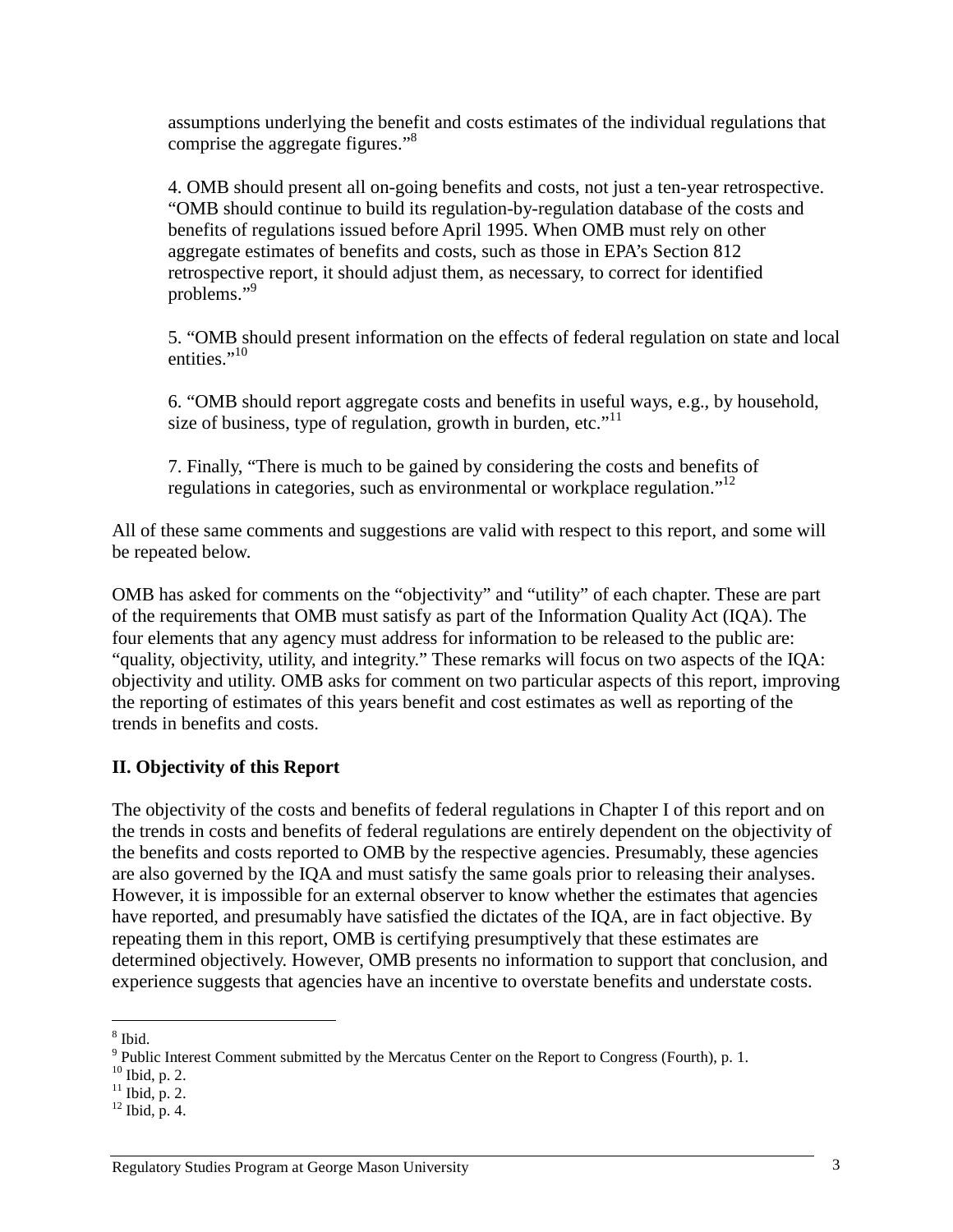#### OMB's approach to historical examination of regulations

 As there are likely biases in the yearly reports of benefits and costs, simply adding up these benefits and costs over time increases the bias such that there is no reasonable way to draw conclusions about trends. Nevertheless, it would be extremely useful to try and estimate the total cumulative regulatory costs imposed on each industry sector. The total cumulative costs would be much more helpful than a ten-year analysis of the trends benefits and costs as, this would summarize both the total actual costs for both existing and potential entrants as well as the current benefits that society realizes. As now reported, a ten year summary of a very small and selected percentage (9% of reviewed and .07% of all) of regulations would appear to have very little utility.<sup>13</sup> Even as a trend, it is not enough data to show, for example, whether the overall course of regulations in the U.S. is producing regulations that are increasingly more or less efficient under a benefit –cost criteria (benefits minus costs).

### **Suggestions for Measures for Objectivity**

 As suggested above, OMB simply repeats the estimates from agencies without any evidence that they are objective. If the analysis is not objective, this report is worse than useless: it is misleading and may lead to unfounded policy conclusions. There are, however, both indirect and direct measures that might be useful in ascertaining the objectivity of analyses.

#### Indirect Indicators to Demonstrate Objectivity

 Indirect measures are indicators that at least there is a potential for analysis to be objective. Indirect measures would establish that there are organizational and process conditions that are a prerequisite for objectivity. Obviously, the objectivity of regulatory analyses is difficult to determine from outside of the agencies that produce them. Although it is an indirect measure, a rigorous review process can help with producing objective estimates. One indirect measure of objectivity is the existence of a peer review function that would, to some degree, prevent management influence over analysis. Such reviews are possible at various stages in the process and could presumably be reported in the Report. These would include evidence of strong oversight from the Office of Information and Regulatory Affairs and independent peer review, such as is done by the Interagency Economic Peer Review (IEPR). OMB should report the extent to which RIAs have received some peer review, whether from the IEPR or through other mechanisms.<sup>14</sup>

 In addition, the organizational independence of the analysts conducting the analysis within the agency (such as economists being organizationally separate from program offices) may be an indirect measure of the potential for objectivity. For example, the National Academy of Science's "Redbook placed great emphasis on the separation of risk

<sup>-</sup><sup>13</sup> Draft 2007 Report to Congress on the Costs and Benefits of Federal Regulation, p. 10. http://www.whitehouse.gov/omb/inforeg/2007\_cb/2007\_draft\_cb\_report.pdf

 $14$  Only data and models are required to be peer reviewed under OMB's Peer Review Bulletin.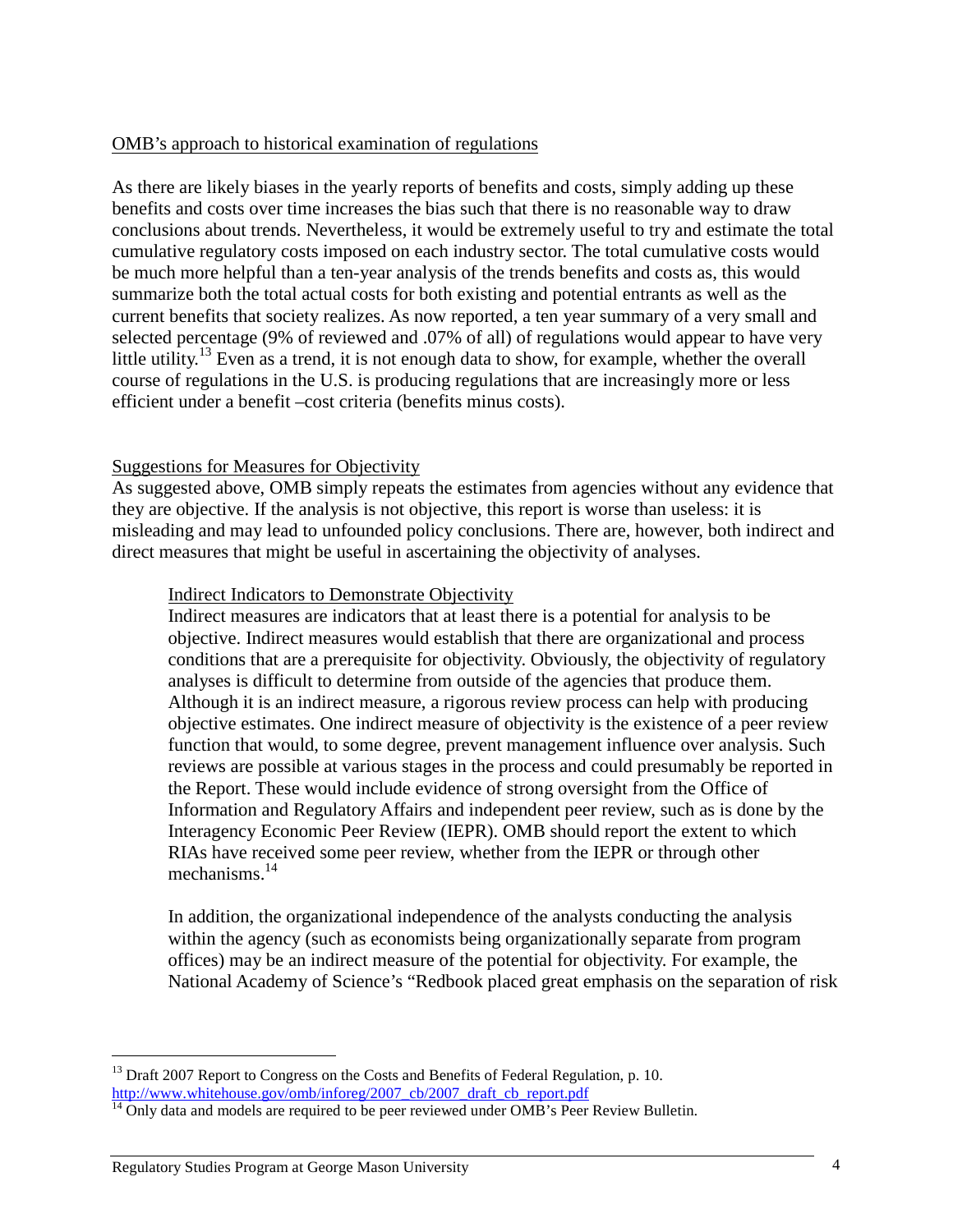assessment from management.<sup>15</sup> (The author of this review also recently made this point applied to benefit-cost analysis. $^{16}$ )

 Both peer review and organizational location of analysts are at best indirect indicators of the objectivity of benefit-cost studies. OMB should summarize studies in the Report as to whether these factors contribute to objective analysis and report by agency the extent of individual agency practices.

#### **Direct Measures of Objectivity**

 The work of outside scholars that measures the benefits and costs of the same regulatory options as was measured in *ex ante analysis* gives a more direct measure of the objectivity of regulatory analyses. At a minimum, OMB should examine and report on whether the agencies' analyses reflected and the most recent scholarly literature at the time the regulations were adopted.

 Two additional kinds of analysis, however, are likely to become available after a regulation is actually in force. Scholarly analysis of the prospective effects of regulation will often be published with a lag because scholars may not know about the regulation until its adoption and the academic peer-review process can create long delays in publication. Therefore, much useful and informative analysis that projects the likely effects of a regulation may not become available until several years after the adoption of the regulation. In addition, after a regulation has been in place for several years, independent academics will often undertake research to ascertain the regulation's actual effects.

effects.<br>OMB's annual report on the benefits and costs of regulation should incorporate the results of both types of research. The *ex post* analysis is likely to be extremely useful in assessing ongoing benefits and costs. The *ex ante* studies should be helpful in comparison to agencies own analysis

 Of course, scholarly studies of regulation do not always analyze particular major regulations. Some studies have a much wider scope, focusing on a bundle of related regulations enacted at different times, by the same agency, or in response to the same legislative mandate. The report should include the results of such studies since they would contribute to our knowledge of both the overall costs and benefits of regulation as well as the costs and benefits grouped by agency or program.

R.Williams and K. Thompson, Risk Analysis, Volume 24 Issue 6 Page 1613-1623, December 2004. Assessment in the Federal Government: Managing the Process (1983).<br><sup>16</sup> "Integrated Analysis: Combining Risk and Economic Assessments While Preserving the Separation of Powers,"



<sup>-</sup><sup>15</sup> National Research Council, Committee on the Institutional Means for Assessment of Risks to Public Health, Risk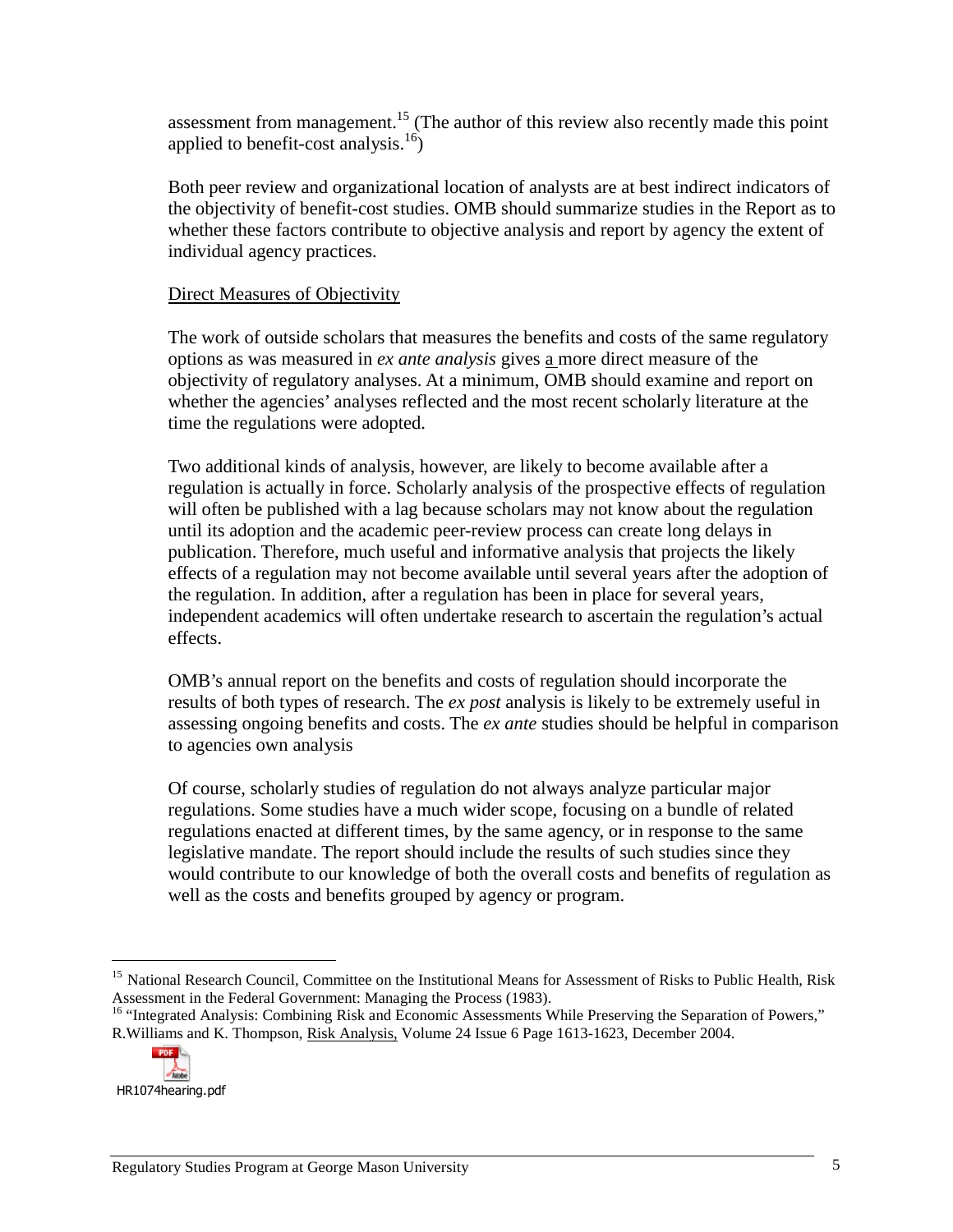### **III. Utility of this Report**

 OMB has offered no evidence as to how this report has been used by Executive Branch agencies or Congress to: (1) develop better regulatory analyses; (2) to help make regulatory analysis more effective at shaping regulations; or, the ultimate goal, (3) to develop better regulations. If such evidence exists, OMB should make this information available in this Report. The original House report prior to enactment of the bill requiring this Report stated that the purpose of the Regulatory Right-to-Know Act is to:

- (1) promote the public right-to-know about the costs and benefits of Federal regulatory programs and rules;
- (2) increase Government accountability; and
- (3) improve the quality of Federal regulatory programs and rules."<sup>17</sup>

 Has this report ever advanced any of these purposes? It is difficult to know how, even theoretically, they might be achieved. First, OMB only reports on a small number of regulations and does not cover all regulatory agencies. Second, there is some evidence that agencies tend to overstate benefits and understate costs.<sup>18</sup> If so, this would mean that adding up benefits and costs into accounting totals would exaggerate an already misleading picture. Third, even if these numbers were complete and precise, which they are not, how could such numbers be used to improve the quality of Federal regulatory programs and rules, which address thousands of different kinds of social problems? It does not appear possible to draw a conclusion about the efficacy of various programs, agencies or regulations from large, total numbers of benefits and costs.

# costs.<br><u>Suggestions for Improving the Utility of this Report</u>

 If constructed differently, this report might be of some utility improving regulatory analysis, improving the use of that analysis or improving regulations.

# 1. Improving the Efficacy of Regulatory Analysis

 There remains a great deal of uncertainty as to how effective regulatory analysis is in shaping effective and efficient regulations from agency to agency, particularly outside of executive branch agencies. For example, at the outset of the regulatory process within an agency, economists may be part of the development and decision process, and early analytical results may help to shape more efficient rules. Although the extent of the role economists play in helping to shape regulations is part of internal agency deliberations, some knowledge of how RIAs are used by government agencies to inform decisions would aid external observers in assessing the utility of these reports. It would be interesting to know, for example, in Appendix A, whether options selected for individual regulations economically efficient; i.e., were the ones that maximized net benefits or for which benefits at least exceeded costs. Presumably, OMB could report on the range of options analyzed, whether option that the agencies selected was the

<sup>-</sup><sup>17</sup> Regulatory Right to Know Act of 1999 House Report.

<sup>&</sup>lt;sup>1/</sup> Regulatory Right to Know Act of 1999 House Report.<br><sup>18</sup> Besides the author's personal experience with this phenomenon, there is academic literature that points to it. See, for example, Lutter, R. and Belzer R.B., "EPA Pats Itself on the Back," *Regulation*, 23:3.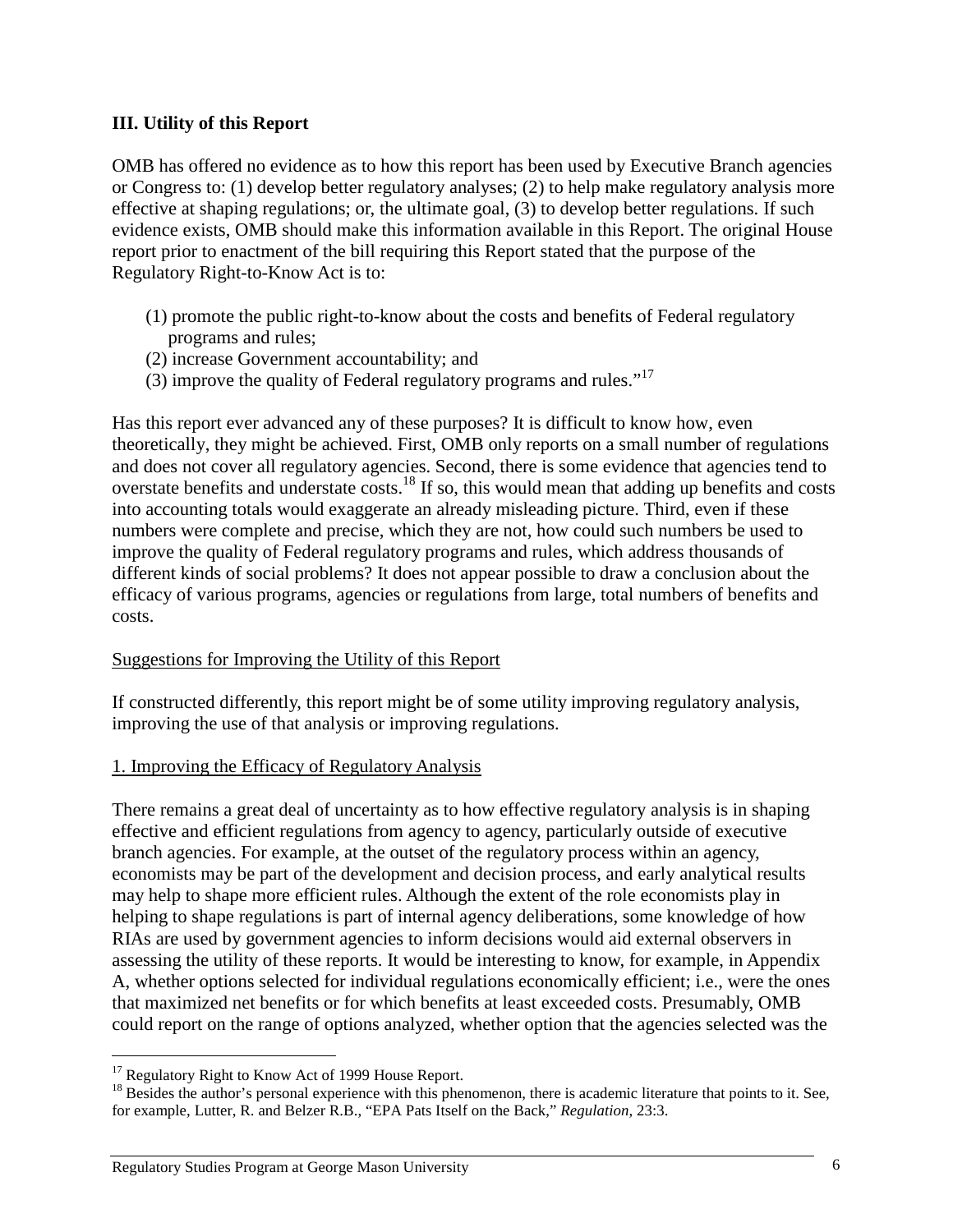most effective and efficient (benefits minus costs) option, and the agency's rationale for the selected option.<sup>19</sup>

 Besides creating a competitive environment for better regulatory analysis, this information could also be used to evaluate the need for new or stronger laws requiring benefit-cost analysis. Such laws now exist for some areas of government regulation including the Unfunded Mandate Reform Act, the Safe Drinking Water Act Amendments of 1996 and the act that established the Office of Risk Assessment and Cost-Benefit Analysis in USDA.<sup>20</sup>

#### 2. Altering the Information and Presentation in the Report

 Presumably the law allows OMB some latitude as to the type, quantity, and format of the information it sends to Congress.<sup>21</sup> If constructed differently, this report could help agencies, and also help Congress in its oversight capacity of regulatory agencies, in several ways.<sup>22</sup>

 2.1 Monitoring individual agencies – OMB could provide information that makes it easier to monitor individual agencies, which could, in turn, alter either budgets or authorizing legislation. Either change would depend on the effectiveness of agency rules as indicated by benefit-cost or cost-effectiveness analyses. Executive Order 12866, the order that mandates benefit-cost analysis for all significant regulations, requires only that the costs be "justified" by the benefits, not that an agency must choose options that maximize net benefits (benefits minus costs) or even that the chosen regulatory option has benefits that exceed the costs. Thus, the benefit-cost analysis is only a part, although an important part, of overall decision-making. One of the most significant ways that agencies can use benefit-cost analyses is to make adjustments to rules at the "margins." Essentially, margins are component parts of rules, e.g., severity, coverage that are places where benefit-cost analysis can help to illuminate choices. Circular A-4 discusses these margins at length.<sup>23</sup>

 2.2 Examining programs – As mentioned in previous Mercatus comments discussed above, OMB could take a programs (or "outcomes") approach to reporting. Thus, rather than approaching oversight of the regulatory structure by agency, OMB could report benefits and costs of program such as "food safety" or "clean air." Armed with this information on the progress of programs in terms of cumulative benefits toward specific

<sup>-</sup> $19$  There are, of course, many valid reasons why heads of agencies choose options that are not the most effective or efficient, including legal and distributional reasons.

 http://www.sba.gov/advo/laws/unfund.pdf); The Safety Drinking Water Act Amendments of 1995 established by Public Law 1040182 (see http://www.epa.gov/safewater/sdwa/summ.html); and the Office of Risk Assessment and Cost-Benefit Analysis was created under The Federal Crop Insurance Reform and Department of Agriculture Reorganization Act of 1994, Public Law 103-354 (see http://www.usda.gov/oce/risk assessment/index.htm).  $20$  The Unfunded Mandates Reform Act of 1995 established by Public Law 104-4, March 22, 1995 (see

 $^{21}$  In particular, presumably the law allows OMB the option to provide information beyond what the law stipulates, and nonquantifiable effects) of Federal rules and paperwork, to the extent feasible: <sup>22</sup> The law requires that OMB provide, "an estimate of the total annual costs and 17 benefits (including quantifiable

 (A) in the aggregate;

 (B) by agency and agency program; and

 $(C)$  by "major rule."

<sup>(</sup>C) by "major rule."<br> $^{23}$  OMB Circular A-4, page 7.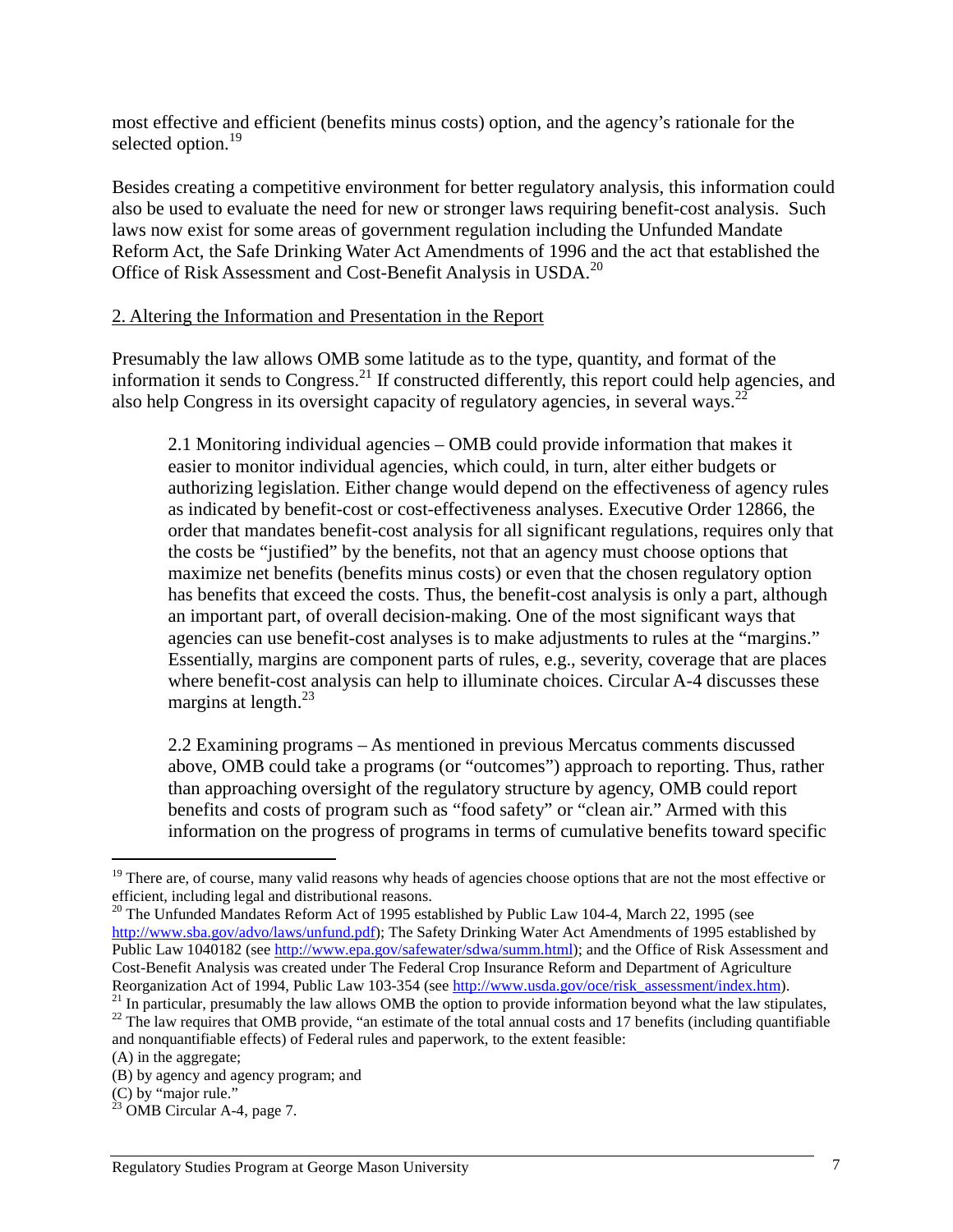outcomes, the question could be asked, "At what point have regulations that attempt to carry out a program been either successful or unsuccessful measured against a well- defined criterion for success?" Comprehensive agency goals articulated in response to Government Performance and Results Act (GPRA) and the outputs reported in the Program Assessment Rating Tool (PART) could be coupled with regulatory benefits by OMB to measure how close to success an agency moves each year. This information could be used by the Executive Branch or Congress to judge agencies performance including questions such as a program was proceeding successfully toward a goal, had met the intended goal, or was no longer needed. Other judgments could be made with additional information as to whether the goal of the agency or program had changed with changing technology or social conditions; or whether the program was not succeeding in its mission.

 The results of these decisions could, in turn be also used by Congress or the Executive Branch to discern whether to: (1) allow the program to continue in the existing agency; (2) move the mission to another agency (existing or new); (3) add new authorities to the existing agency; or, (4) decide that the mission had either succeeded or could not succeed and end the mission.

 The information needed for this approach would go considerably beyond what OMB now includes in this report. First, the information would have to include a comprehensive assessment of the programs (such as those measures set by the Government Performance Results Act) for the success of each program. Additional information on outputs towards achieving those goals, such as is now reported by the Program Assessment Rating Tools would also have to be reported to show annual progress. Using this information, regulations could be evaluated as to how much of the goal(s) they were expected to accomplish, particularly in a cost-effective manner. Further, *ex post* analysis could be used to see if, in fact, agencies were closer to accomplishing their goals. An additional requirement would be to examine, as agencies came closer to achieving the goal, whether the marginal costs exceeded the marginal benefits of continuing.

 2.3 Examining effects on competitiveness related to benefits – Yet another approach OMB may wish to take with this report is to examine whether the achievements of the regulations (benefits) justify the impact of their costs in terms of U.S. competitiveness, both nationally and internationally. Presumably, such an approach would entail examining the impact of regulations by industry sector. As noted in previous comments from the Mercatus Center (discussed above), the costs of current requirements and ongoing costs from past years together are the actual regulatory impacts of regulations.<sup>24</sup> These impacts affect firms, consumers and stockholders, as well the ability of firms to

-

 statement by Don Arbuckle, "This would divert efforts to analyze the consequences of new policies and turn them instead to review of policies and programs that have been in existence for years, sometimes decades -- programs for which there have already been multiple opportunities to review and suggest changes.**"** STATEMENT OF DONALD R. ARBUCKLE, ACTING ADMINISTRATOR AND DEPUTY ADMINISTRATOR OFFICE OF INFORMATION AND REGULATORY AFFAIRS, OFFICE OF MANAGEMENT AND BUDGET, BEFORE THE COMMITTEE ON GOVERNMENTAL AFFAIRS, UNITED STATES SENATE, April 22, 1999. <sup>24</sup> OMB has suggested in earlier comments that it does not see the value of examining past regulations in the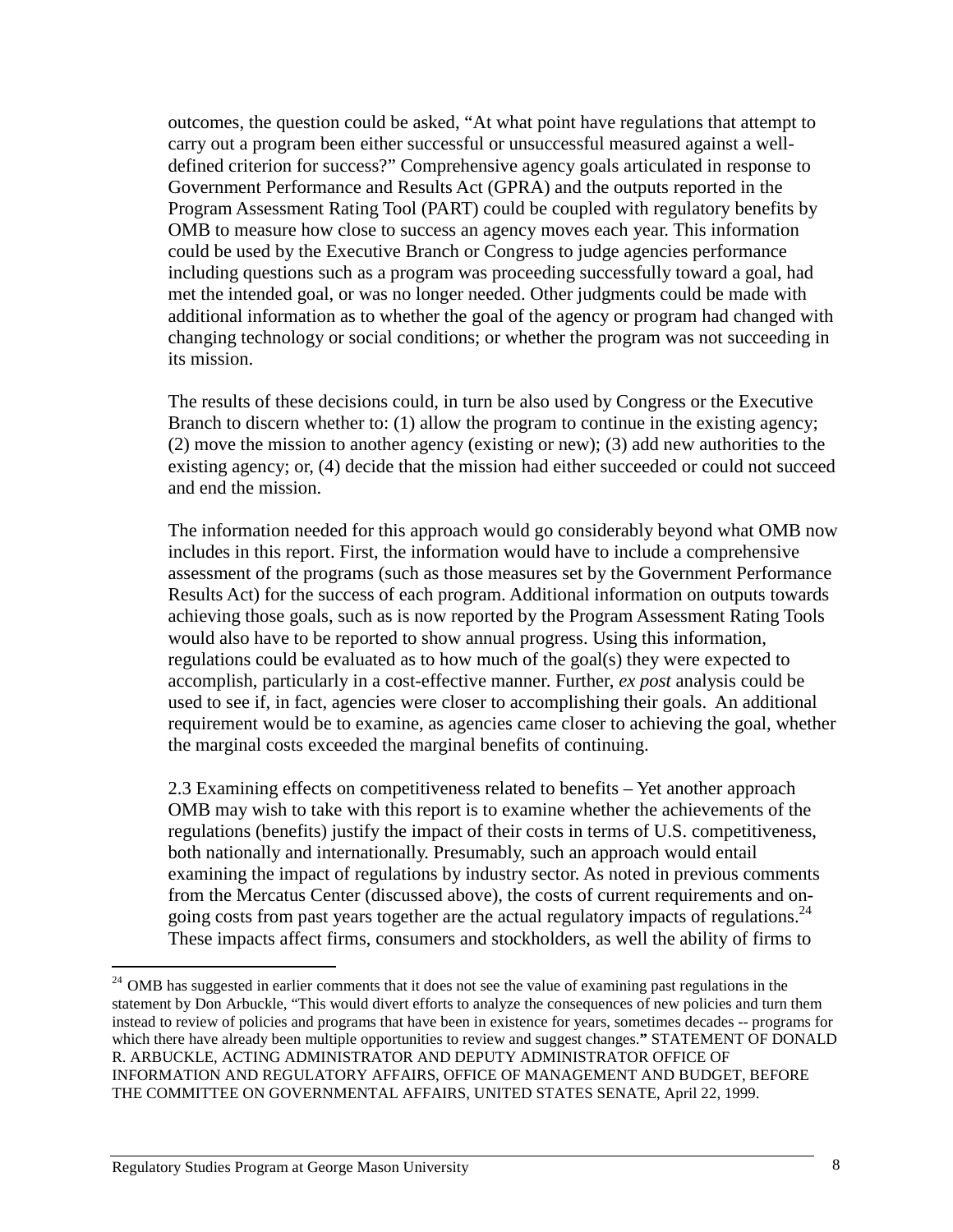remain in business. These accumulating costs also may present potential firms with ever growing barriers to entry into highly regulated sectors. In this context, a ten-year time frame has no meaning as there are likely to be on-going costs that go back decades. The actual costs of complying with these regulations would also include costs to prospective firms to read and interpret thousands of pages of the Code of Federal Regulations.

# **IV. Other Comments**

### Relationships between regulation and macroeconomic indicators

 The section on Economic Growth and Related Macroeconomic Indicators is an excellent start at examining the relationship between the effects of regulation and the health and welfare of the nation. In addition, the current discussion of the relationship between economic freedom and prosperity is critical background for understanding the effects of regulation on economic growth and opportunity. It is vital, however, that this section make the link in a way that is relevant to understanding the effects of existing and proposed regulation in the United States. The discussion on pages 30-31 is important in this regard, because it focuses on studies of the relationship between regulation and macroeconomic variables in advanced, market-oriented economies. However, it is not clear if the studies discussed at the bottom of page 31 also focus on high- income countries or on all countries; this should be clarified. In addition, the report should emphasize that if there is a strong relationship between the level of regulation and macroeconomic variables, even when the sample is restricted to high-income countries, then many current regulatory debates in the US have significant consequences for our standard of living.

# living.<br><u>Adherence to Circular A-4</u>

 OMB and senior federal analysts have produced the most comprehensive and well-grounded theoretical guide to the practice of high quality regulatory analysis to date in the U.S. government in Circular A-4. Close adherence to these guidelines will help OMB produce a high quality and comprehensive report to Congress. OMB notes the Guidance was "designed to help analysts in the regulatory agencies by encouraging good regulatory impact analysis and standardizing the way that benefits and costs of Federal regulations are measured and reported."<sup>25</sup> It is mentioned in this report that it is difficult to know whether independent agencies follow Circular A-4 but in fact, there is no mention in this report on degree of compliance by any agency. As mentioned earlier in other comments by Mercatus, development and reporting of a simple scoring mechanism could serve as a strong incentive to agencies, including independent agencies, to maintain a sufficient staff of highly trained analysts to consistently adhere to these guidelines.

<sup>-</sup> New Guidelines for the Conduct of Regulatory Analysis, March 2, 2004. <sup>25</sup> Memorandum for the President's Management Council from John D. Graham, "OMB's Circular Number A-4,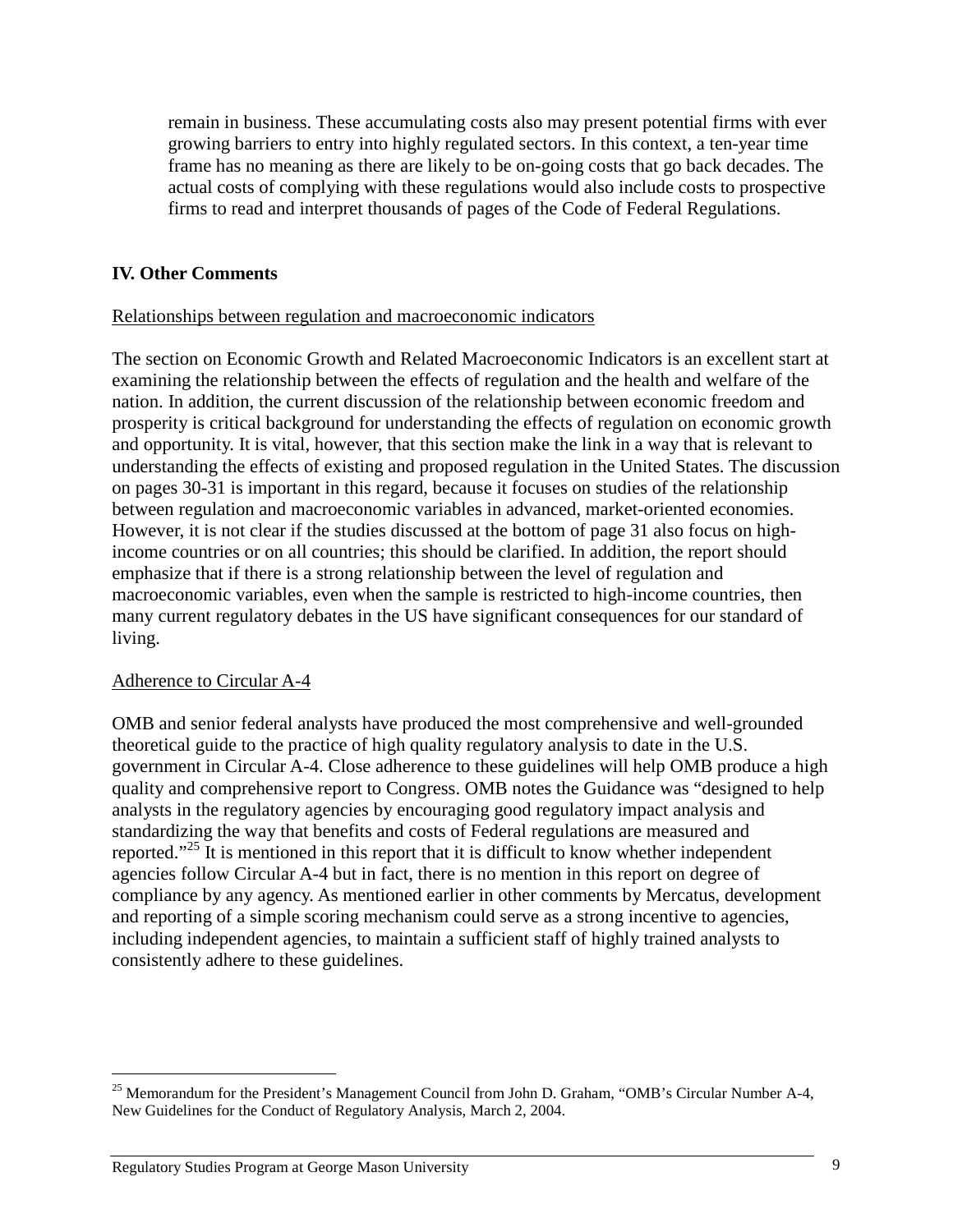#### Market Failure

 There is one mention of market failure in this report (page 32). It would be useful to know how many regulations (by type and size) are promulgated to address market failure, how many are promulgated to address government failure, and how many are promulgated for other areas of national interest. This information could be used by scholars to determine which programs have regulations that primarily address problems other than market failure.

#### Benefits reporting

 Many regulations aim to achieve outcomes such as reductions in injuries or fatalities or improvements in environmental quality. OMB's report currently converts such benefits into monetary terms. This is a long established practice in economics and provides valuable information to allow the comparison of benefits and costs and should be continued. However, not all decision-makers who might use the information in OMB's report are comfortable with these conversions. Sorting regulations based on their intended outcome, and juxtaposing outcomes with costs, would provide useful information for many who are skeptical about monetization of benefits. Sorting regulations by outcome makes it possible to compare the effectiveness and cost- effectiveness of different regulations so that decision makers can better understand the relative effectiveness of different regulations.

 Relevant outcomes include the benefits produced for the public or the harms avoided. Reduced injuries or fatalities are good examples of outcomes from health, safety, or environmental regulation. Lower prices or improved quality are good examples of outcomes from economic regulation (or deregulation). Enforcement activity, arrests, or changes in pollutant emissions are not outcomes; they are activities or outputs.

 OMB could sort regulations by outcome using information in the agencies' original impact analyses, or it could utilize academic studies on *ex post* actual effects in the same ways suggested above. For each regulation, it would also be helpful to know whether the expected benefits were articulated clearly enough that the agency can actually measure progress in accomplishing the intended outcomes

#### Information Quality Act

 Two proxies for improvements in the quality of information issued by government are the number of peer reviews done and the number of appeals that are well grounded and lead to change. The table on page 39 appears to show that the Department of Health and Human Services received the largest number of correction requests in FY06 – 7. Although one could conclude that DHHS is the most problematic agency in this respect, it may also be the case that DHHS simply delivers proportionately more information that can be challenged. It would be helpful to have some measure to use as a denominator to determine whether this is the case. For example, it is also true that, as shown in Table 3-3, that DHHS performed the second highest number of both total peer reviews and reviews of highly influential scientific assessments.